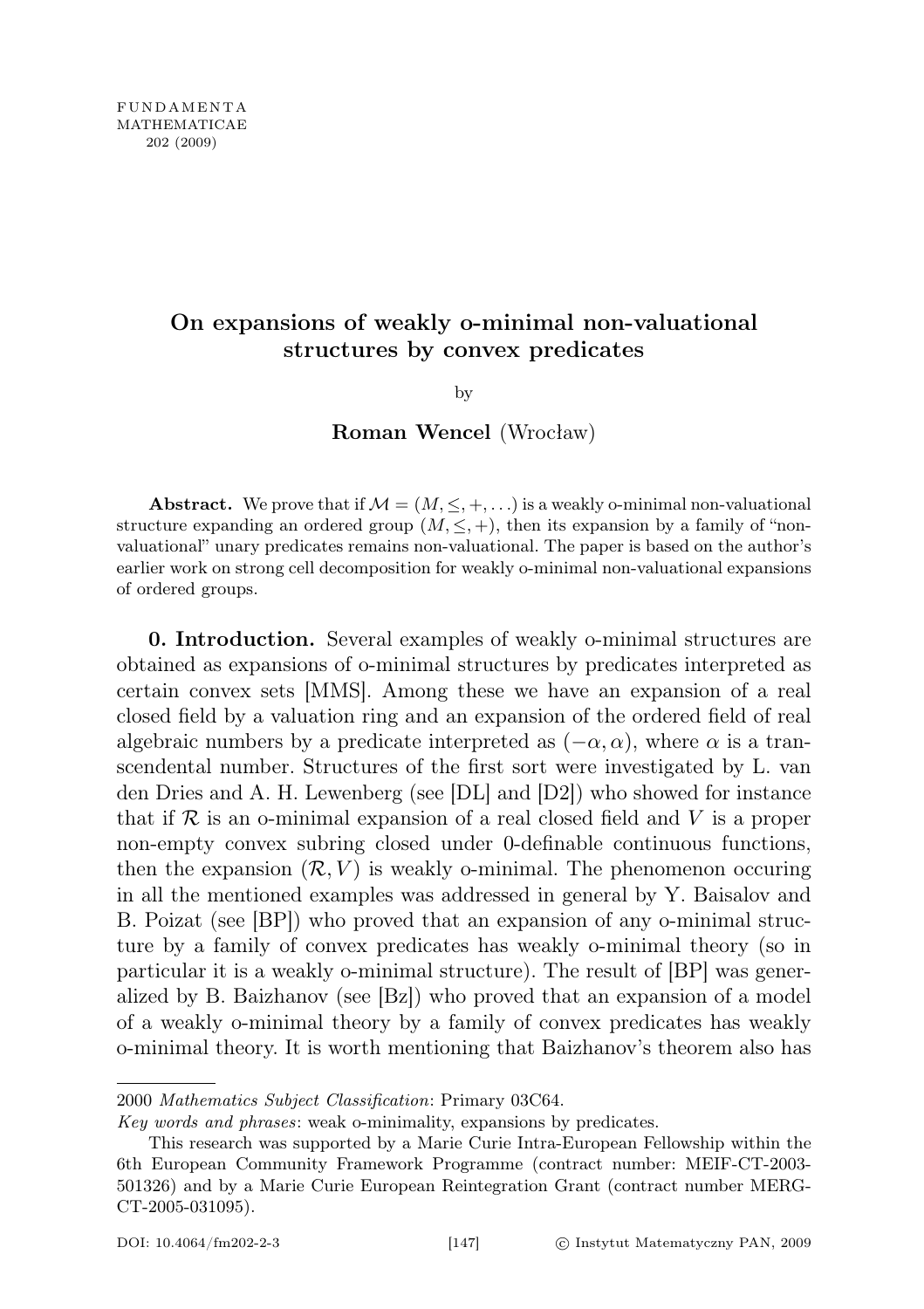an easy proof when one uses the fact that weakly o-minimal theories do not have the independence property and the result of S. Shelah (see [Sh783]) concerning quantifier elimination for the theory of an expansion of a sufficiently saturated model of a theory without the independence property by all externally definable sets. The question of G. Cherlin whether every expansion of a weakly o-minimal structure (not necessarily with weakly o-minimal theory) by a family of convex predicates is also weakly o-minimal still remains an open problem.

This paper is a sequel to the study of expansions of weakly o-minimal structures by convex predicates. In [We07] I introduced weakly o-minimal non-valuational expansions of ordered groups as a natural generalization of weakly o-minimal non-valuational expansions of real closed fields considered in [MMS]. A weakly o-minimal expansion of a real closed field is said to be non-valuational iff it does not define a non-trivial valuation. Similarly, a weakly o-minimal expansion M of an ordered group  $(M, \leq, +)$  is called non-valuational (or of non-valuational type) iff there is no proper and nontrivial subgroup of  $(M, +)$  definable in M. Being of non-valuational type is equivalent to several conditions which are discussed in [We07]. One of them says that the distance between the two parts of a definable cut is zero (the precise definition appears in §1).

Assume that  $\mathcal{M} = (M, \leq, +, \ldots)$  is a weakly o-minimal non-valuational expansion of an ordered group. If  $P \subseteq M$  is a finite union of convex sets, then P in a natural way determines a finite family of cuts in  $(M, \leq)$ . If the parts of all these cuts are "close" to each other, then  $P$  is said to be non-valuational. Moreover, the expansion  $(M, P)$  is interdefinable with some expansion of M by a family of convex predicates. By [We07],  $\text{Th}(\mathcal{M})$  is weakly o-minimal. Therefore by  $[Bz]$  also any expansion of  $\mathcal M$  by a family of non-valuational predicates has weakly o-minimal theory. The main result of this paper is Theorem 2.11, which says that every expansion of  $\mathcal M$  by a family of nonvaluational predicates is of non-valuational type. We also show that the theory of such an expansion is weakly o-minimal without using Baizhanov's theorem (cf. Corollary 2.10).

The paper is organized as follows. In §1 we fix our notation and terminology, and recall some particularly useful results, mainly from [MMS] and [We07]. In §2 we outline the proofs of the results mentioned above.

Last but not least, I would like to thank the referee whose comments allowed me to improve the quality of the paper.

1. Notation and preliminaries. Let  $(M, \leq)$  be a dense linear ordering without endpoints. A set  $I \subseteq M$  is called *convex* in  $(M, \leq)$  iff for any  $a, b \in I$  and  $c \in M$  with  $a \leq c \leq b$  we have  $c \in I$ . If additionally  $I \neq \emptyset$  and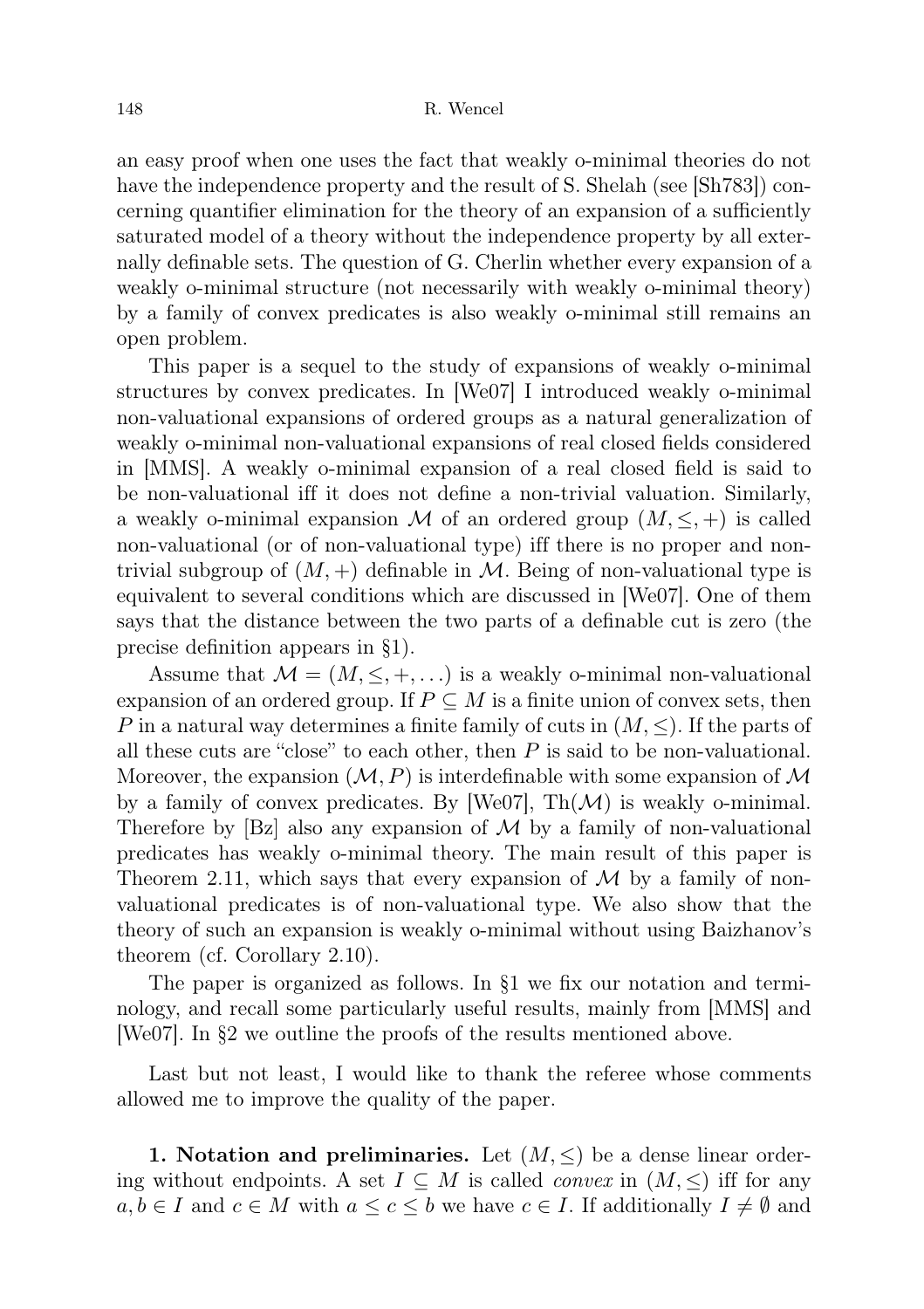inf I, sup  $I \in M \cup \{-\infty, +\infty\}$ , then I is called an *interval* in  $(M, \le)$ . A maximal convex subset of a non-empty subset of  $M$  is called a *convex component* of it. A pair  $\langle C, D \rangle$  of non-empty subsets of M is called a *cut* in  $(M, \leq)$  iff  $C < D, C \cup D = M$  and D has no lowest element. A first order structure  $\mathcal{M} = (M, \leq, \ldots)$  expanding  $(M, \leq)$  is said to be *weakly o-minimal* iff every subset of  $M$ , definable in  $\mathcal{M}$ , is a finite union of convex sets. A complete first order theory is called weakly o-minimal iff all its models are weakly o-minimal. The following remark characterizes weakly o-minimal structures in terms of sets definable in them.

REMARK 1.1. Assume that  $(M, \leq)$  is a dense linear ordering without endpoints and for  $m \in \mathbb{N}_+$ ,  $\mathcal{D}_m$  is a family of subsets of  $M^m$  for which the following conditions are satisfied.

- (a) If  $I \subseteq M$  is an interval, then  $I \in \mathcal{D}_1$ .
- (b) If  $X \in \mathcal{D}_1$ , then X is a union of finitely many convex sets.
- (c)  $\{\langle x, y \rangle \in M^2 : x < y\} \in \mathcal{D}_2$ .
- (d)  $\mathcal{D}_m$  with the usual set-theoretic operations is a Boolean algebra.
- (e) If  $X \in \mathcal{D}_m$ , then  $X \times M$ ,  $M \times X \in \mathcal{D}_{m+1}$ .
- (f) If  $X \in \mathcal{D}_{m+1}$  and  $\pi : M^{m+1} \to M^m$  is the projection dropping the last coordinate, then  $\pi[X] \in \mathcal{D}_m$ .
- (g) If  $1 \le i < j \le m$ , then  $\{(x_1, \ldots, x_m) \in M^m : x_i = x_j\} \in \mathcal{D}_m$ .

Then there is a weakly o-minimal structure  $\mathcal M$  expanding  $(M, \leq)$  such that for every  $X \subseteq M^m$ , X is definable in M iff  $X \in \mathcal{D}_m$ .

Note that if one replaces "convex sets" in (b) with "intervals", then  $(a)$ – $(g)$ in Remark 1.1 imply that there is an o-minimal expansion M of  $(M, \leq)$ such that for every  $X \subseteq M^m$ , X is definable in M iff  $X \in \mathcal{D}_m$  (cf. [D1, Chapter 1]).

Assume that  $\mathcal{M} = (M, \leq, \ldots)$  is a weakly o-minimal structure. A cut  $\langle C, D \rangle$  in  $(M, \leq)$  is called *definable* in M iff the sets C, D are definable in M. The set of all such cuts will be denoted by  $\overline{M}^{\mathcal{M}}$ . The set M can be regarded as a subset of  $\overline{M}^{\mathcal{M}}$  by identifying an element  $a \in M$  with the cut  $\langle (-\infty, a], (a, +\infty) \rangle$ . After such an identification,  $\overline{M}^{\mathcal{M}}$  is naturally equipped with a dense linear ordering without endpoints extending that of  $(M, \leq),$ and  $(M, \leq)$  is dense in  $(\overline{M}^{\mathcal{M}}, \leq)$ . For a definable set  $X \subseteq M^m$ , a function  $f: X \to \overline{M}^{\mathcal{M}}$  is said to be *definable* in M iff the set  $\{\langle \overline{x}, y \rangle \in X \times M :$  $f(\overline{x}) > y$  is definable in M.

Now assume that  $\mathcal{M} = (M, \leq, +, \ldots)$  is a weakly o-minimal structure expanding an ordered group  $(M, \leq, +)$ . A cut  $\langle C, D \rangle$  is called non-valuational iff inf{ $y - x : x \in C, y \in D$ } = 0. We will say that M is non-valuational (or of non-valuational type) iff all cuts definable in  $\mathcal M$  are non-valuational. If M is non-valuational, then  $\overline{M}^{\mathcal{M}}$  can be naturally equipped with an ordered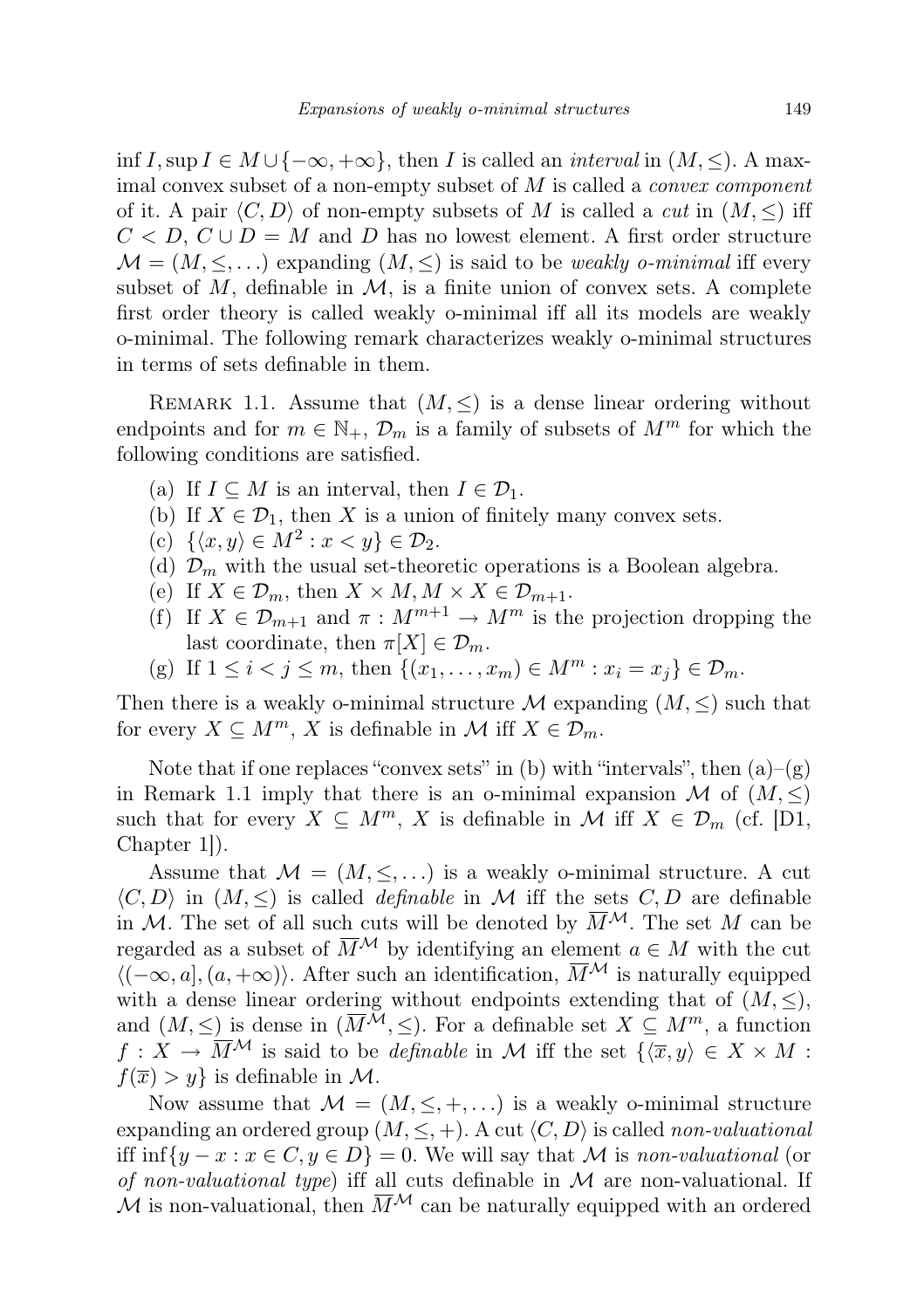group structure extending that of  $(M, \leq, +)$ . The ordered groups  $(M, \leq, +)$ and  $(\overline{M}^{\mathcal{M}}, \leq, +)$  are divisible, abelian and torsion free. For details we refer the reader to §1 of [We07].

Assume that  $\mathcal{M} = (M, \leq, \ldots)$  is a weakly o-minimal structure. Below, for every  $m \in \mathbb{N}_+$  we inductively define *strong cells* in  $M^m$  and their *completions* in  $(\overline{M}^{\mathcal{M}})^m$ . The completion in  $(\overline{M}^{\mathcal{M}})^m$  of a strong cell  $C \subseteq M^m$  will be denoted by  $\overline{C}$ .

- (1) A one-element subset of M is a strong  $\langle 0 \rangle$ -cell in M and is equal to its completion.
- (2) A non-empty convex open definable subset of M is a strong  $\langle 1 \rangle$ -cell in M. If  $C \subseteq M$  is a strong  $\langle 1 \rangle$ -cell in M, then  $\overline{C} := \{x \in \overline{M}^{\mathcal{M}} :$  $(\exists a, b \in C)(a < x < b)$ .

Assume that  $m \in \mathbb{N}_+$ ,  $i_1, \ldots, i_m \in \{0, 1\}$  and suppose that we have already defined strong  $\langle i_1, \ldots, i_m \rangle$ -cells in  $M^m$  and their completions in  $(\overline{M}^{\mathcal{M}})^m$ .

- (3) If  $C \subseteq M^m$  is a strong  $\langle i_1, \ldots, i_m \rangle$ -cell in  $M^m$  and  $f : C \to M$ is a continuous definable function which has a continuous extension  $\bar{f}: \bar{C} \to \bar{M}^{\mathcal{M}}$ , then  $\Gamma(f)$ , the graph of f, is a strong  $\langle i_1, \ldots, i_m, 0 \rangle$ -cell in  $M^{m+1}$ . The completion of  $\Gamma(f)$  in  $(\overline{M}^{\mathcal{M}})^{m+1}$  is defined as  $\Gamma(\overline{f})$ .
- (4) If  $C \subseteq M^m$  is a strong  $\langle i_1, \ldots, i_m \rangle$ -cell in  $M^m$  and  $f, g : C \to \overline{M}^M \cup$  ${-\infty, +\infty}$  are continuous definable functions which have continuous extensions  $\overline{f}, \overline{g} : \overline{C} \to \overline{M}^{\mathcal{M}}$  such that  $\overline{f}(\overline{x}) < \overline{g}(\overline{x})$  for  $\overline{x} \in \overline{C}$ , then the set

$$
(f,g)_C := \{ \langle \overline{a}, b \rangle \in C \times M : f(\overline{a}) < b < g(\overline{a}) \}
$$

is called a strong  $\langle i_1, \ldots, i_m, 1 \rangle$ -cell in  $M^m$ . The completion of  $(f, g)_C$ in  $(\overline{M}^{\mathcal{M}})^{m+1}$  is defined as

$$
\overline{(f,g)_C} := (\overline{f}, \overline{g})_{\overline{C}} := \{ \langle \overline{a}, b \rangle \in \overline{C} \times \overline{M}^{\mathcal{M}} : \overline{f}(\overline{a}) < b < \overline{g}(\overline{a}) \}.
$$

(5) We say that  $C \subseteq M^m$  is a strong cell in  $M^m$  iff there are  $i_1, \ldots, i_m \in$  $\{0, 1\}$  such that C is a strong  $\langle i_1, \ldots, i_m \rangle$ -cell in  $M^m$ .

If  $C \subseteq M^m$  is a strong cell, then a definable function  $f: C \to \overline{M}^{\mathcal{M}}$  is called *strongly continuous* iff f has a continuous extension  $\bar{f}: \bar{C} \to \bar{M}^{\mathcal{M}}$ . In a standard way we define the notion of decomposition of a definable set into strong cells partitioning a given definable set (for details we refer the reader to  $\S2$  of [We07]). We will say that M has the *strong cell decomposition* property iff for any  $m, k \in \mathbb{N}_+$  and any definable sets  $X_1, \ldots, X_k \subseteq M^m$ , there is a decomposition of  $M^m$  into strong cells partitioning each of the sets  $X_1, \ldots, X_k$ .

FACT 1.2 ([MMS, Ar]). Let  $\mathcal{M} = (M, \leq, ...)$  be a weakly o-minimal structure and  $A \subseteq M$ . If  $U \subseteq M$  is an infinite A-definable set and f: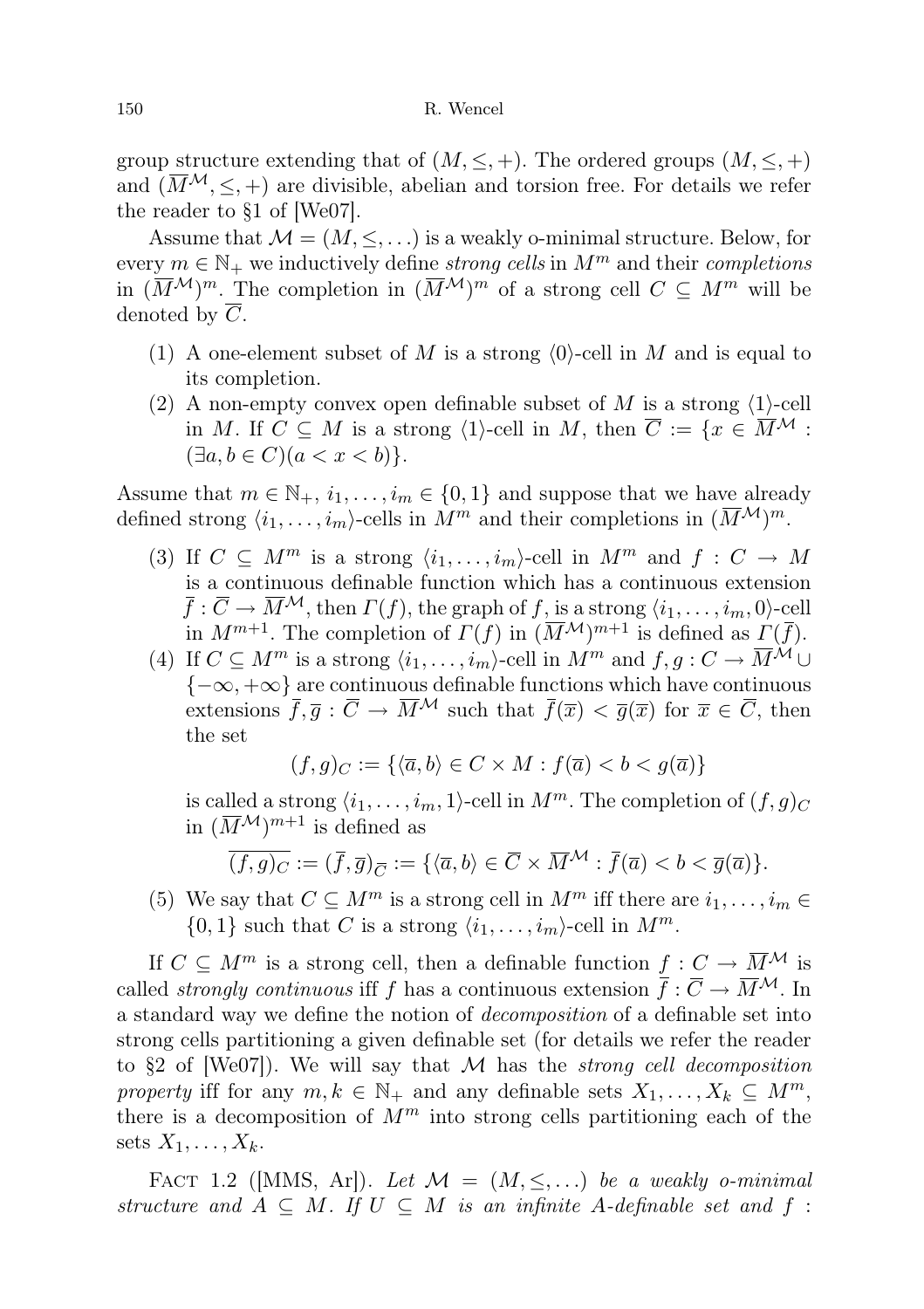$U \to \overline{M}^{\mathcal{M}}$  is an A-definable function, then there is a partition of U into Adefinable sets  $X, I_0, \ldots, I_m$  such that X is finite,  $I_0, \ldots, I_m$  are non-empty convex open sets, and for every  $i \leq m$ ,  $f|I_i$  is locally constant or locally strictly increasing or locally strictly decreasing.

The following fact easily follows from the definition of strong cells.

FACT 1.3. Assume that  $\mathcal{M} = (M, \leq, \ldots)$  is a weakly o-minimal structure with the strong cell decomposition property and  $A \subseteq M$ . If  $U \subseteq M$  is a nonempty A-definable set and  $f: U \to \overline{M}^{\mathcal{M}}$  is an A-definable function, then there is a partition of U into A-definable sets  $X, I_0, \ldots, I_m$  such that X is finite,  $I_0, \ldots, I_m$  are non-empty convex open sets, and for every  $i \leq m, f \mid I_i$ is strongly continuous and strictly monotone or constant.

*Proof.* By assumption, there is a decomposition  $\mathcal C$  of  $M^2$  into A-definable strong cells partitioning the set  $\{\langle x, y \rangle \in U \times M : y < f(x)\}\.$  This yields a decomposition of U into finitely many A-definable convex open sets  $J_0, \ldots, J_k$ and a finite set X such that

$$
\{J_0, \ldots, J_k\} \cup \{\{a\} : a \in X\} = \{\pi[C] : C \in \mathcal{C}\},\
$$

where  $\pi : M^2 \to M$  is the projection dropping the second coordinate. By our definition of strong cells,  $f \mid J_i$  is strongly continuous for  $i \leq m$ . In such a situation, weak o-minimality of  $\mathcal M$  implies that each of the  $J_i$ 's could be decomposed into finitely many A-definable convex open sets and some finite set so that on each of the open sets,  $f$  is strictly monotone or constant. This finishes the proof.  $\blacksquare$ 

THEOREM 1.4 ([We07]). Let  $\mathcal{M} = (M, \leq, +, \ldots)$  be a weakly o-minimal structure expanding an ordered group  $(M, \leq, +)$ . Then M is of non-valuational type iff M has the strong cell decomposition property.

2. The main result. Throughout this section we shall work in a weakly o-minimal structure  $\mathcal{M} = (M, \leq, \ldots)$ , usually assuming that  $\mathcal M$  has the strong cell decomposition property or is a non-valuational expansion of an ordered group. Let C denote a non-empty, convex and non-definable (in  $\mathcal{M}$ ) proper subset of M such that inf  $C = -\infty$ . Then  $\langle C, M \setminus C \rangle$  is a cut in  $(M, \leq)$ (in [Bz] and [BVT] such cuts are called irrational). By Corollary 2.15 from [We07], we know that if  $\mathcal M$  is a non-valuational expansion of an ordered group, then Th $(\mathcal{M})$  is weakly o-minimal. Hence, by [Bz], also Th $(\mathcal{M}, C)$ is weakly o-minimal. In a series of lemmas below we will show that if  $\mathcal M$ is a weakly o-minimal non-valuational expansion of an ordered group and the cut  $\langle C, M \setminus C \rangle$  is non-valuational, then also the expansion  $(\mathcal{M}, C)$  is of non-valuational type. Moreover, we will give a direct proof of the weak o-minimality of  $\text{Th}(\mathcal{M}, C)$ .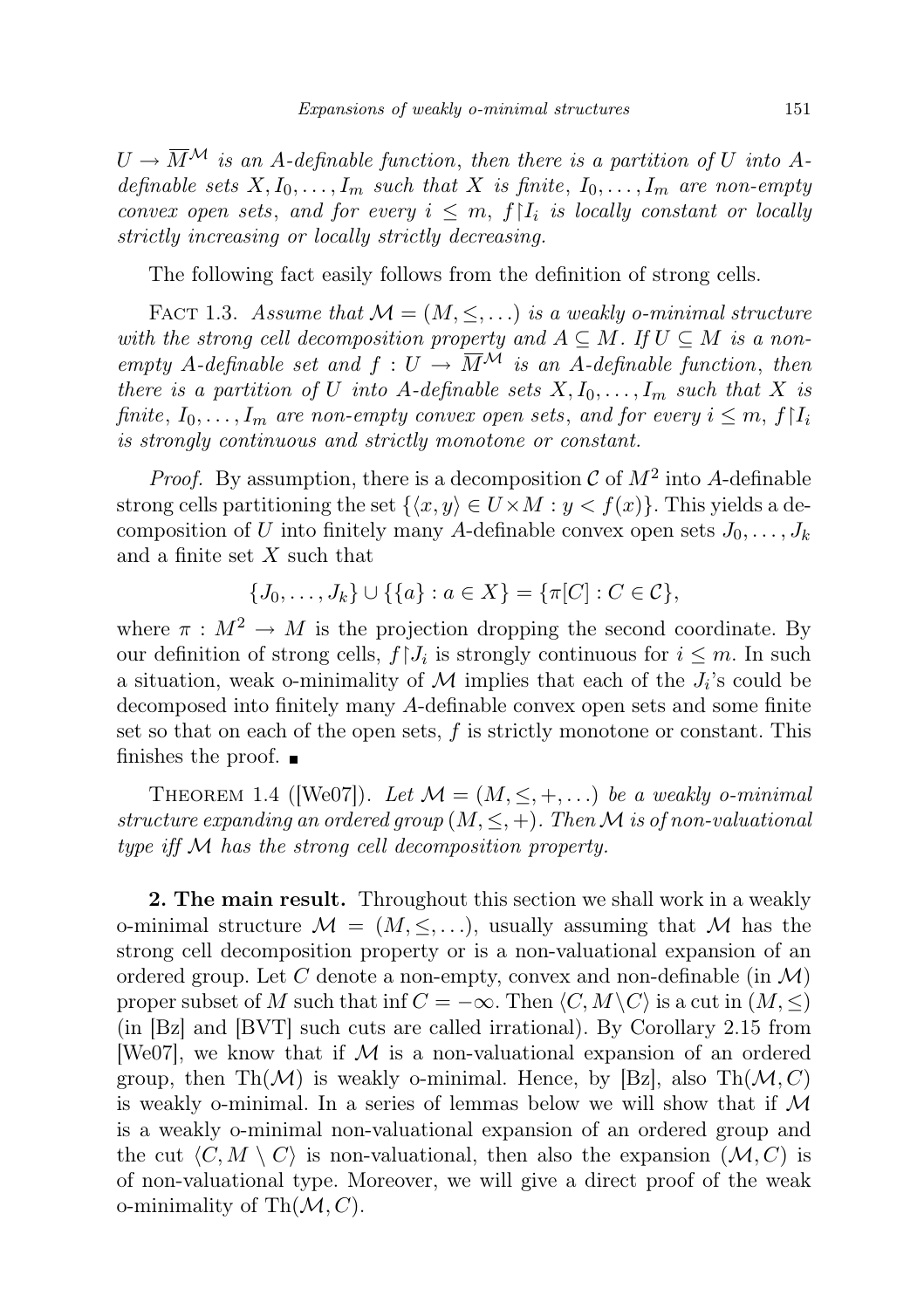For  $m \in \mathbb{N}_+$  and  $i \in \{1, ..., m+1\}$ , we denote by  $\pi_i^{m+1}$  the projection from  $M^{m+1}$  to  $M^m$  dropping the *i*th coordinate, and by  $\mathcal{D}_m(\mathcal{M})$  the family of all subsets of  $M^m$  definable in  $\mathcal{M}$ .

LEMMA 2.1. Assume that  $\mathcal{M} = (M, \leq, \ldots)$  is a weakly o-minimal structure and  $I \subseteq M$  is a convex open definable set such that  $I \cap C \neq \emptyset$  and  $I \setminus C \neq \emptyset$ . If  $f : I \to \overline{M}^{\mathcal{M}}$  is a definable function such that  $(\forall x \in I)(f(x) > c)$  $[(\forall x \in I)(f(x) < c)]$  for some  $c \in M$ , then there are an open interval  $J \subseteq I$  and  $\alpha > c \ [\alpha < c], \ \alpha \in M$ , such that  $J \cap C \neq \emptyset$ ,  $J \setminus C \neq \emptyset$  and  $(\forall x \in J)(f(x) > \alpha)$   $[(\forall x \in J)(f(x) < \alpha)].$ 

*Proof.* Let  $f: I \to \overline{M}^{\mathcal{M}}$  be a definable function such that  $(\forall x \in I)$  $(f(x) > c)$ , where  $c \in M$ . By Fact 1.2 and the non-definability of C, there is an open interval  $I_1 \subseteq I$  such that  $I_1 \cap C \neq \emptyset$ ,  $I_1 \setminus C \neq \emptyset$  and  $f \upharpoonright I_1$  is either strictly monotone or constant. Fix  $a \in I_1 \cap C$ ,  $b \in I_1 \setminus C$  and  $\alpha \in M$  such that  $c < \alpha < \min\{f(a), f(b)\}.$  It is clear that  $f(x) > \alpha$  whenever  $x \in (a, b).$ The other case is proved in a similar way.  $\blacksquare$ 

LEMMA 2.2. Let  $\mathcal{M} = (M, \leq, \ldots)$  be a weakly o-minimal non-valuational expansion of an ordered group. Assume that  $I \subseteq M$  is a non-empty convex open definable set such that  $I \cap C \neq \emptyset$  and  $I \setminus C \neq \emptyset$ , and  $f, g: I \to \overline{M}^{\mathcal{M}}$ are definable functions such that  $(\forall x \in I)(f(x) < g(x))$ . Then there are an element  $a \in M$  and an open interval  $J \subseteq I$  such that  $J \cap C \neq \emptyset$ ,  $J \setminus C \neq \emptyset$ and  $f(x) < a < g(x)$  for  $x \in J$ .

Proof. By Theorem 1.4 and Fact 1.3, without loss of generality we can assume that the functions  $f, g$  are strongly continuous. By Lemma 2.1, there are an open interval  $I_1 \subseteq I$  and an element  $\alpha > 0$  in M such that  $I_1 \cap C \neq \emptyset$ ,  $I_1 \setminus C \neq \emptyset$  and  $(\forall x \in I_1)(g(x) - f(x) > \alpha)$ . Fix  $\varepsilon > 0$  in M such that  $2\varepsilon < \alpha$ . For  $x_0 \in I_1$  define

$$
\delta_f(x_0) = \min(\varepsilon, \sup\{d \in M : d > 0, \n(\forall x \in (x_0 - d, x_0 + d) \cap I_1)(|f(x) - f(x_0)| < \varepsilon)\}),
$$
\n
$$
\delta_g(x_0) = \min(\varepsilon, \sup\{d \in M : d > 0, \n(\forall x \in (x_0 - d, x_0 + d) \cap I_1)(|g(x) - g(x_0)| < \varepsilon)\}).
$$

Again, by Lemma 2.1, there are an open interval  $I_2 \subseteq I_1$  and an element  $\beta > 0$  in M such that  $I_2 \cap C \neq \emptyset$ ,  $I_2 \setminus C \neq \emptyset$  and  $\min(\delta_f(x_0), \delta_q(x_0)) > \beta$ for  $x_0 \in I_2$ . Fix  $c_1 \in I_2 \cap C$  and  $c_2 \in I_2 \setminus C$  such that  $c_2 - c_1 < \beta$ . For  $x_1, x_2 \in (c_1, c_2)$  we have

$$
g(x_2) - f(x_1) = (g(x_2) - g(x_1)) + (g(x_1) - f(x_1)) > -\varepsilon + 2\varepsilon = \varepsilon.
$$

Consequently,

$$
\inf\{g(x) : x \in (c_1, c_2)\} - \sup\{f(x) : x \in (c_1, c_2)\} \ge \varepsilon.
$$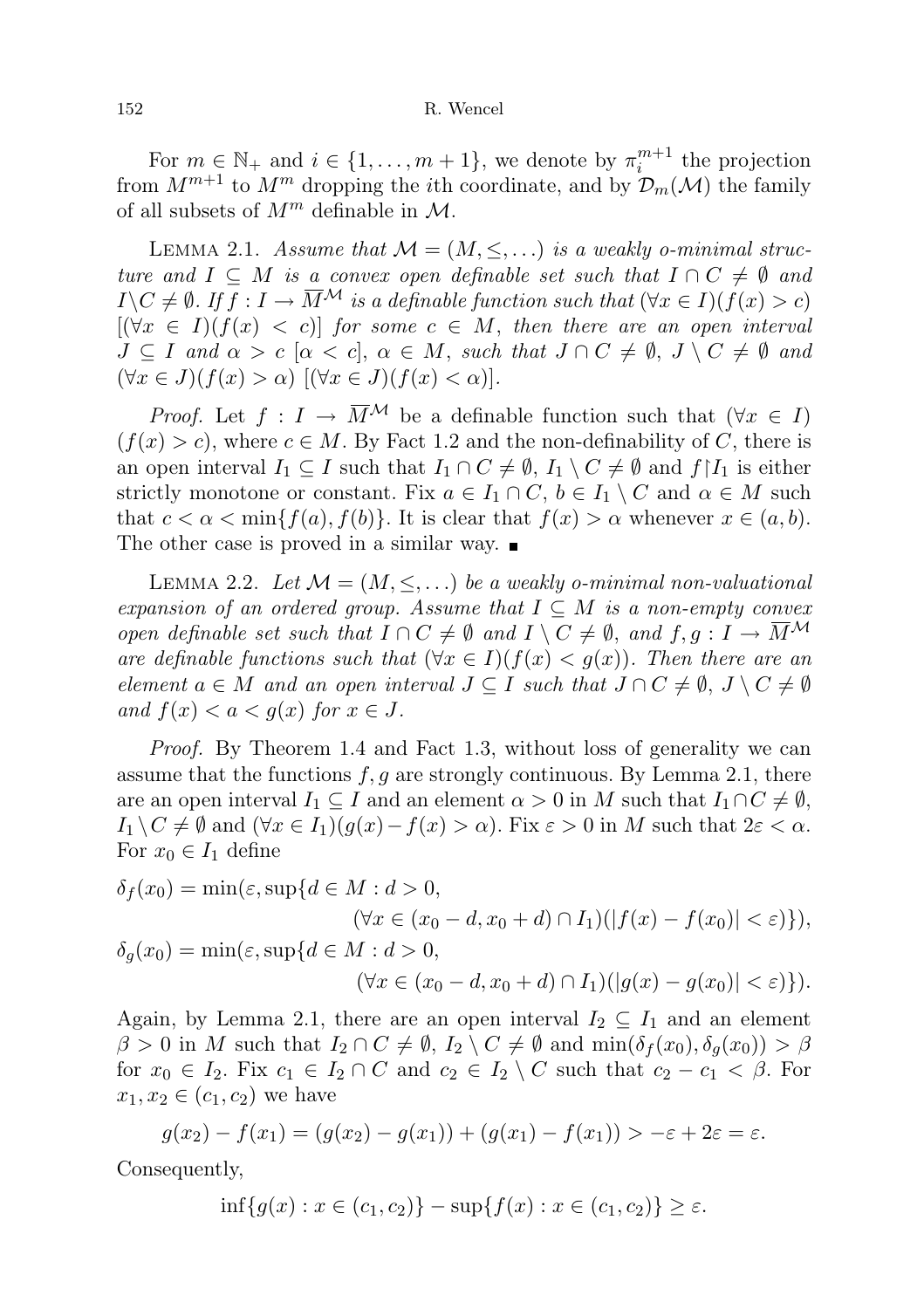If  $a \in M$  is such that  $\sup\{f(x) : x \in (c_1, c_2)\} < a < \inf\{g(x) : x \in (c_1, c_2)\},$ then for  $x \in (c_1, c_2)$  we have  $f(x) < a < g(x)$ .

LEMMA 2.3. Let  $M$  be a weakly o-minimal non-valuational expansion of an ordered group. Assume that  $X \subseteq M^2$  is a set definable in M such that for any  $a, b \in M$ , if  $\langle a, b \rangle \in X$ , then there are  $a_1, a_2 \in M$  such that  $a_1 < a < a_2$ and  $(a_1, a_2) \times \{b\} \subseteq X$ . The following conditions are equivalent.

- (a) There are  $a_1 \in C$ ,  $a_2 \in M \backslash C$  and  $b \in M$  such that  $(a_1, a_2) \times \{b\} \subseteq X$ .
- (b) There are  $a_1 \in C$  and  $a_2 \in M \setminus C$  such that  $(a_1, a_2) \subseteq \pi_2^2[X]$ .

*Proof.* The implication (a) $\Rightarrow$ (b) is obvious, so assume that (b) holds. Let C be a decomposition of  $M^2$  into strong cells in  $M^2$  partitioning the set X. There is a convex open definable set  $I \subseteq M$  such that  $I \cap C \neq \emptyset$ ,  $I \setminus C \neq \emptyset$ and for every  $D \in \mathcal{C}$ , either  $I = \pi_2^2[D]$  or  $\pi_2^2[D] \cap I = \emptyset$ . Below we consider two cases.

CASE 1: The set  $(I \times M) \cap X$  has empty interior. The following claim is a consequence of Lemma 2.1 from [We06] but for the sake of completeness we give the proof in our particular situation.

CLAIM. For every  $x \in I$ , the set  $\{y \in M : \langle x, y \rangle \in X\}$  is finite.

*Proof of the Claim.* Suppose for a contradiction that for some  $a \in I$ , the set  $\{y \in M : \langle a, y \rangle \in X\}$  is infinite, so it contains an open interval J. For  $b \in J$  define

 $f(b) = \sup\{c \in M : c > a \text{ and } \{a\} \times (b, c) \subseteq (I \times M) \cap X\}.$ 

The function f assumes values greater than a in  $\overline{M}^{\mathcal{M}} \cup \{+\infty\}$ . By Fact 1.3, there is an open interval  $J' \subseteq J$  such that  $f \upharpoonright J'$  is strongly continuous and strictly monotone or constant. It is clear that the set  $\{x, y\} : a < x <$  $f(y), y \in J'$  is contained in  $(I \times M) \cap X$  and contains an open box itself. This means that  $(I \times M) \cap X$  has non-empty interior, a contradiction.

Using the Claim, for  $x \in I$ , we can define  $f(x) = \min\{y \in M : \langle x, y \rangle \in X\}.$ Our assumptions guarantee that f is constant (say  $f(x) = b$  whenever  $x \in I$ ), so for any  $a_1 \in I \cap C$  and  $a_2 \in I \setminus C$ , we have  $(a_1, a_2) \times \{b\} \subseteq X$ .

CASE 2: There are definable strongly continuous functions  $f : I \rightarrow$  $\overline{M}^{\mathcal{M}} \cup \{-\infty\}$  and  $g: I \to \overline{M}^{\mathcal{M}} \cup \{+\infty\}$  such that  $\overline{f}(a) < \overline{g}(a)$  for  $a \in \overline{I}$  and  $D := (f, g)_I \subseteq X \cap (I \times M)$ . By Lemma 2.2, there are  $a_1 \in I \cap C$ ,  $a_2 \in I \setminus C$ and  $b \in M$  such that  $(a_1, a_2) \times \{b\} \subseteq D \subseteq X$ .

For a weakly o-minimal structure M and a set  $X \in \mathcal{D}_{m+1}(\mathcal{M})$  let

$$
I(X, C) = \{ \overline{a} \in M^m : (\exists b \in C) (\exists c \in M \setminus C) (\{ \overline{a} \} \times (b, c) \subseteq X) \}.
$$

Define also  $\mathcal{E}_m(\mathcal{M}, C) = \{I(X, C) : X \in \mathcal{D}_{m+1}(\mathcal{M})\}\)$ . Below we will show that if M is a non-valuational expansion of an ordered group, then  $\mathcal{E}_m(\mathcal{M}, C)$ is exactly the family of subsets of  $M^m$  definable in  $(\mathcal{M}, C)$ .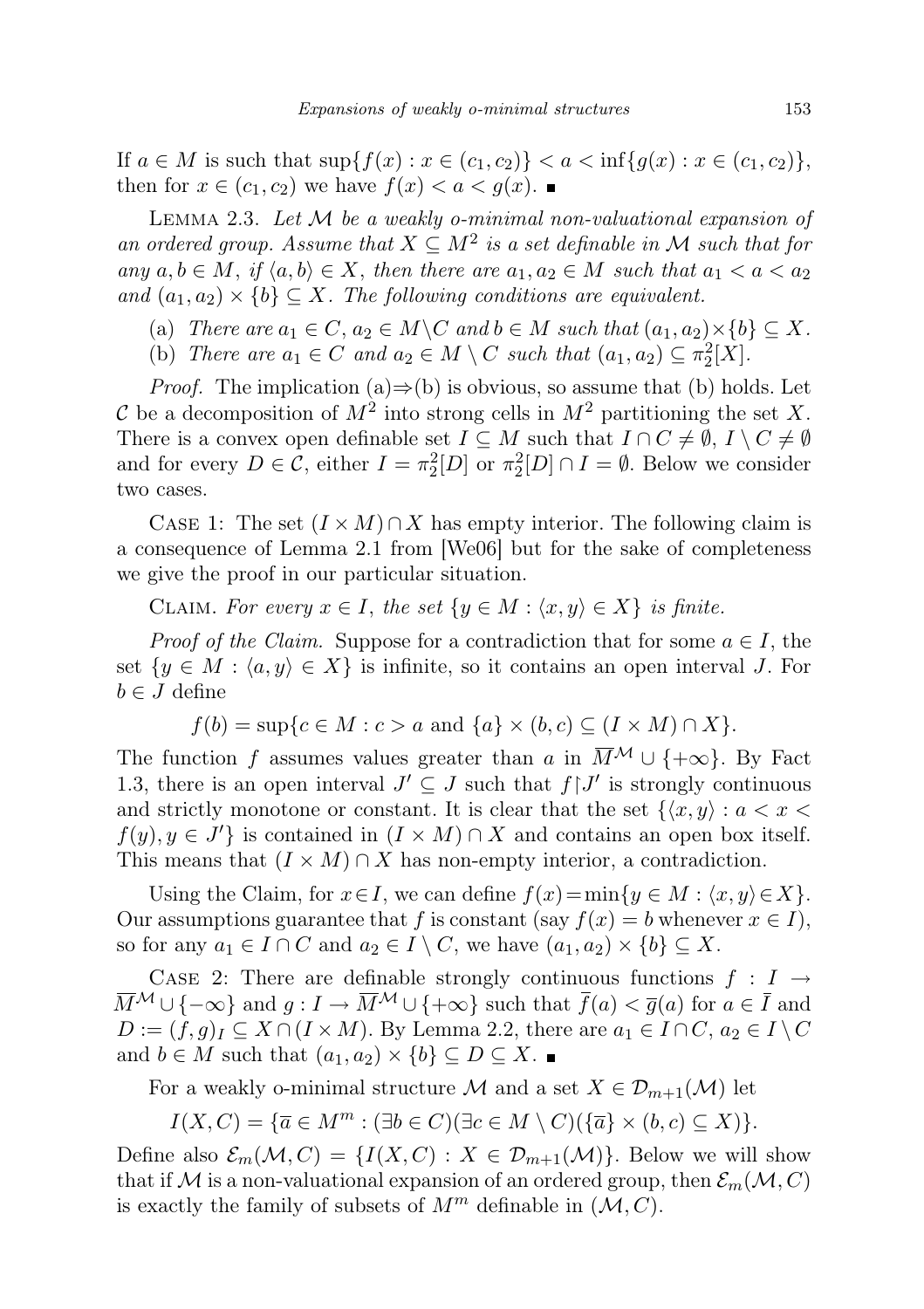## 154 R. Wencel

LEMMA 2.4. Let  $M$  be a weakly o-minimal structure with the strong cell decomposition property.

- (a) If  $X \in \mathcal{D}_2(\mathcal{M})$  is a strong cell, then  $I(\{\langle x, y \rangle \in M^2 : \langle y, x \rangle \in X\}, C)$ is a convex set.
- (b) If  $Y \in \mathcal{E}_1(\mathcal{M}, C)$ , then Y is a finite union of convex sets.
- (c)  $C \in \mathcal{E}_1(\mathcal{M}, C)$ .

Proof. (a) is obvious from the definition of strong cells. (b) follows from (a) and the strong cell decomposition property of  $M$ . For the proof of (c), note that

$$
C = I(\{\langle x, y \rangle \in M^2 : y > x\}, C).
$$

Here the strong cell decomposition property in not needed.

LEMMA 2.5. Assume that M is a weakly o-minimal structure and  $m \in \mathbb{N}_+$ .

(a)  $\mathcal{D}_m(\mathcal{M}) \subseteq \mathcal{E}_m(\mathcal{M}, C)$ .

(b)  $\mathcal{E}_m(\mathcal{M}, C)$  is closed under Boolean operations.

(c) If  $X \in \mathcal{E}_m(\mathcal{M}, C)$ , then  $X \times M, M \times X \in \mathcal{E}_{m+1}(\mathcal{M}, C)$ .

*Proof.* (a) If  $m \in \mathbb{N}_+$  and  $X \in \mathcal{D}_m(\mathcal{M})$ , then  $X = I(X \times M, C)$ .

(b) Fix  $m \in \mathbb{N}_+$  and  $X, Y \in \mathcal{E}_m(\mathcal{M}, C)$ . There are  $X_1, Y_1 \in \mathcal{D}_{m+1}(\mathcal{M})$ such that  $X = I(X_1, C)$  and  $Y = I(Y_1, C)$ . Clearly,  $X \cup Y = I(X_1 \cup Y_1, C)$ ,  $X \cap Y = I(X_1 \cap Y_1, C)$  and  $M^m \setminus X = I(M^{m+1} \setminus X_1, C)$ .

(c) Let  $m \in \mathbb{N}_+$  and  $X \in \mathcal{E}_m(\mathcal{M}, C)$ . Then  $X = I(X_1, C)$  for some  $X_1 \in \mathcal{D}_{m+1}(\mathcal{M})$ . Hence  $M \times X = I(M \times X_1, C)$  and  $X \times M = I(\{\langle \overline{x}, y, z \rangle \in$  $M^{m+1}$ :  $\langle \overline{x}, z \rangle \in X$ , C).

LEMMA 2.6. Let  $M$  be a weakly o-minimal expansion of an ordered group. If  $X \in \mathcal{E}_{m+1}(\mathcal{M}, C)$ , then  $\pi_{m+1}^{m+1}[X] \in \mathcal{E}_m(\mathcal{M}, C)$ .

*Proof.* Fix  $m \in \mathbb{N}_+$  and  $X \in \mathcal{E}_{m+1}(\mathcal{M}, C)$ . There is  $X_1 \in \mathcal{D}_{m+2}(\mathcal{M})$ such that  $X = I(X_1, C)$ . Let

$$
X_2 = \bigcup \{ \{\overline{a}\} \times (b,c) : \overline{a} \in M^{m+1}, \, b \in C, \, c \in M \setminus C \text{ and } \{\overline{a}\} \times (b,c) \subseteq X_1 \}.
$$

Clearly,  $X = I(X_2, C)$  and  $X_2 \in \mathcal{D}_{m+2}(\mathcal{M})$ . We claim that  $\pi_{m+1}^{m+1}[X] =$  $I(\pi_{m+1}^{m+2}[X_2],C).$ 

In order to prove that  $\pi_{m+1}^{m+1}[X] \subseteq I(\pi_{m+1}^{m+2}[X_2], C)$ , fix  $\bar{a} \in \pi_{m+1}^{m+1}[X]$ . There is  $b \in M$  such that  $\langle \overline{a}, b \rangle \in X = I(X_2, C)$ . So there are  $c \in C$  and  $d \in M \setminus C$  such that  $\{\langle \overline{a}, b \rangle\} \times (c, d) \subseteq X_2$ . Hence  $\{\overline{a}\} \times (c, d) \subseteq \pi_{m+1}^{m+2}[X_2]$ and  $\bar{a} \in I(\pi_{m+1}^{m+2}[X_2], C)$ .

For the reverse inclusion, let  $\overline{a} \in I(\pi_{m+1}^{m+2}[X_2], C)$ . There are  $c \in C$  and  $d \in M \setminus C$  such that  $\{\overline{a}\} \times (c, d) \subseteq \pi_{m+1}^{m+2}[X_2]$ . Let  $Z = \{\langle x, y \rangle \in M^2$ :  $\langle \overline{a}, y, x \rangle \in X_2$ . Clearly,  $(c, d) \subseteq \pi_2^2[Z]$ . By Lemma 2.3, there are  $c' \in C$ ,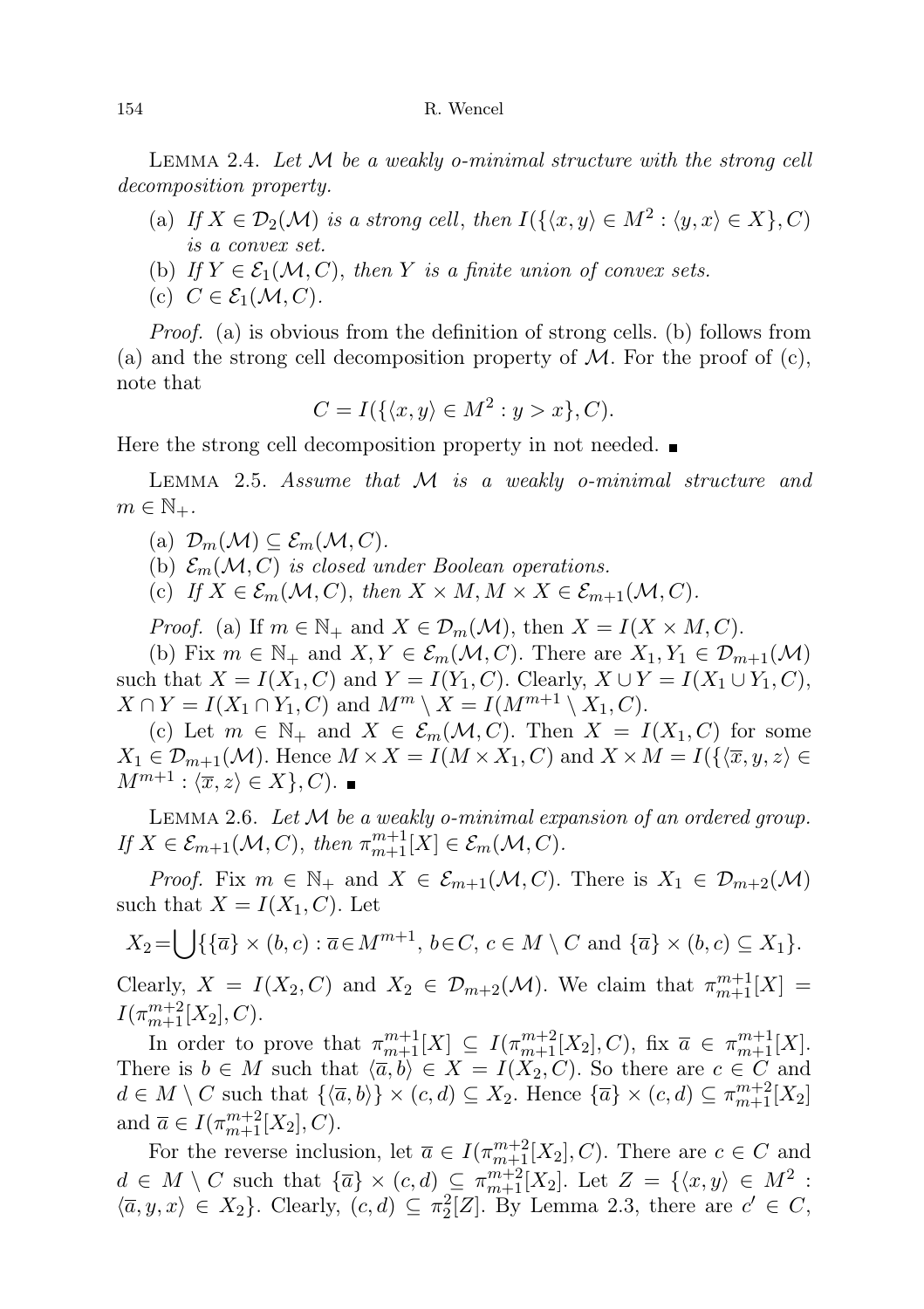$d' \in M \setminus C$  and  $e \in M$  such that  $(c, d) \times \{e\} \subseteq Z$ . Consequently,  $\{\langle \overline{a}, e \rangle\} \times$  $(c, d) \subseteq X_2$ . The latter implies that  $\langle \overline{a}, e \rangle \in X$  and  $\overline{a} \in \pi_{m+1}^{m+1}[X]$ .

Lemmas 2.4–2.6 imply that if  $M$  is a weakly o-minimal non-valuational expansion of an ordered group, then:

- (a) all intervals in  $(M, \leq)$  belong to  $\mathcal{E}_1(\mathcal{M}, C)$ ;
- (b) every set belonging to  $\mathcal{E}_1(\mathcal{M}, C)$  is a union of finitely many convex sets;
- (c)  $\{\langle x, y \rangle \in M^2 : x < y\} \in \mathcal{E}_2(\mathcal{M}, C);$
- (d) for every  $m \in \mathbb{N}_+$ ,  $\emptyset, M^m \in \mathcal{E}_m(\mathcal{M}, C)$  and  $(\mathcal{E}(\mathcal{M}, C), \cap, \cup,^c)$  is a Boolean algebra;
- (e) if  $X \in \mathcal{E}_m(\mathcal{M}, C)$ , then  $X \times M, M \times X \in \mathcal{E}_{m+1}(\mathcal{M}, C)$ ;
- (f) if  $1 \leq i < j \leq m$ , then  $\{\langle x_1, \ldots, x_m \rangle \in M^m : x_i = x_j\} \in \mathcal{E}_m(\mathcal{M}, C)$ ;
- (g) if  $X \in \mathcal{E}_{m+1}(\mathcal{M}, C)$  and  $i \in \{1, \ldots, m\}$ , then  $\pi_i^{m+1}[X] \in \mathcal{E}_m(\mathcal{M}, C)$ ;
- (h)  $C \in \mathcal{E}_1(\mathcal{M}, C)$ .

Therefore, by Remark 1.1, there is a weakly o-minimal structure  $\mathcal{M}'$  expanding M such that a set  $X \subseteq M^m$  is definable in  $\mathcal{M}'$  iff  $X \in \mathcal{E}_m(\mathcal{M}, C)$ . In the following lemma,  $\mathcal{D}_m(\mathcal{M}, C)$  denotes the family of all subsets of  $M^m$  which are definable in the structure  $(M, C)$ .

LEMMA 2.7. Let  $M$  be a weakly o-minimal non-valuational expansion of an ordered group. For every  $m \in \mathbb{N}_+$ ,  $\mathcal{E}_m(\mathcal{M}, \mathcal{C}) = \mathcal{D}_m(\mathcal{M}, \mathcal{C})$ .

*Proof.* The inclusion  $\subseteq$  is obvious. That  $\mathcal{D}_m(\mathcal{M}, C) \subseteq \mathcal{E}_m(\mathcal{M}, C)$  follows easily by induction from the above remark.

COROLLARY 2.8. If  $M$  is a weakly o-minimal non-valuational expansion of an ordered group, then  $(M, C)$  is weakly o-minimal.

LEMMA 2.9. Let  $\mathcal{M} = (M, \leq, +, \ldots)$  be a weakly o-minimal non-valuational expansion of an ordered group  $(M, \leq, +)$ . Assume that I is a non-empty convex open definable (in M) set with  $I \cap C \neq \emptyset$  and  $I \setminus C \neq \emptyset$ . Let  $f : I \rightarrow$  $\overline{M}^{\mathcal{M}}$  be a definable strongly continuous and strictly monotone function.

(a) If f is strictly increasing, then

 $\langle \{a \in M : (\exists c \in C)(f(c) > a)\}, \{a \in M : (\exists d \in M \setminus C)(f(d) < a)\}\rangle$ 

is a non-definable and non-valuational cut in  $(M, \leq, +)$ .

(b) If  $f$  is strictly decreasing, then

$$
\langle \{a \in M : (\exists d \in M \setminus C)(f(d) > a)\}, \{a \in M : (\exists c \in C)(f(c) < a)\}\rangle
$$

is a non-definable and non-valuational cut in  $(M, \leq, +)$ .

*Proof.* As both cases are similar, we will only prove (a). Assume that  $f$ is strictly increasing and let

$$
C' = \{ a \in M : (\exists c \in C) (f(c) > a) \}
$$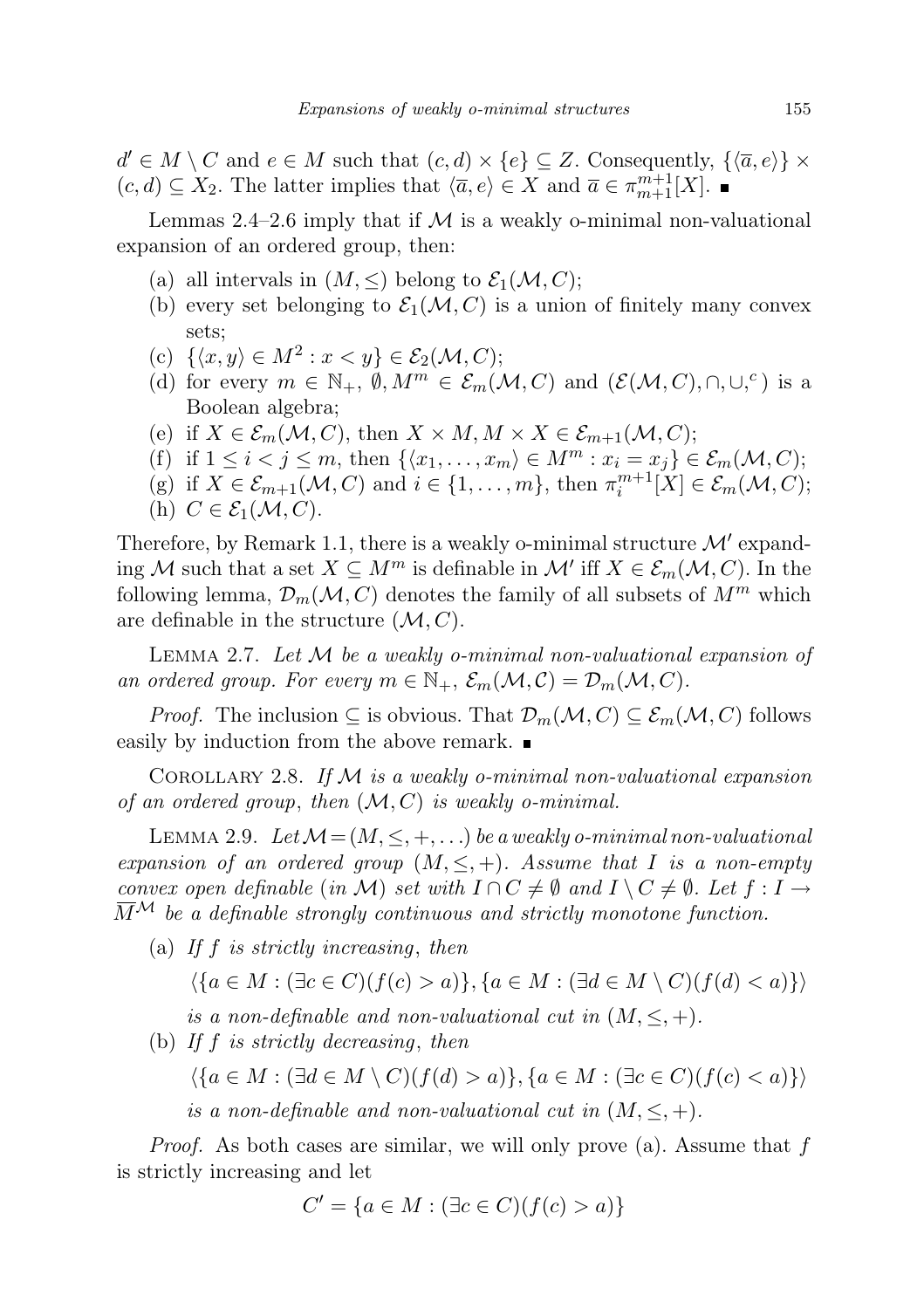and

$$
D' = \{ a \in M : (\exists d \in M \setminus C) (f(d) < a) \}.
$$

It is clear that C' and D' are both convex definable sets with  $\inf C' = -\infty$ and sup  $D' = +\infty$ . The sets  $C', D'$  are disjoint since otherwise we would have  $f(d) < a < f(c)$  for some  $a \in M$ ,  $c \in C$  and  $d \in M \setminus C$ .

To show that  $C' \cup D' = M$ , suppose for a contradiction that there exists an element  $a \in M \setminus (C' \cup D')$ . This means that  $f(c) \le a \le f(d)$  whenever  $c \in C$  and  $d \in M \setminus C$ . Note that if there was a  $c \in C$  with  $f(c) = a$ , then there would also be a  $c' \in C$  with  $c' > c$  and  $f(c') > f(c) = a$ , a contradiction. So  $(\forall c \in C)(f(c) < a)$  and similarly  $(\forall d \in M \setminus C)(f(d) > a)$ . Now,

 $C = \{x \in M : x \leq \inf I\} \cup \{x \in I : f(x) < a\},\$ 

which means that  $C$  is definable in  $M$ , a contradiction. In this way we have shown that  $\langle C', D' \rangle$  is a cut in  $(M, \leq)$ . Its non-definability is a consequence of the non-definability of C.

In order to complete the proof, suppose for a contradiction that

$$
\inf\{z - y : y \in C', z \in D'\} = \inf\{f(d) - f(c) : c \in C, d \in M \setminus C\} > 0
$$
  
and fix  $\varepsilon > 0$  in M such that  $\varepsilon < \inf\{f(d) - f(c) : c \in C, d \in M \setminus C\}$ . So  
clearly  $f(x_2) - f(x_1) > \varepsilon$  whenever  $x_1 \in I \cap C$  and  $x_2 \in I \setminus C$ . For  $x_0 \in I$   
define

$$
\delta(x_0) = \min\{\varepsilon, \sup\{d \in M : d > 0 \text{ and } |f(x) - f(x_0)| < \varepsilon \text{ for } x \in (x_0 - d, x_0 + d) \cap I\}\}.
$$

By Lemma 2.1, there are an open interval  $J \subseteq I$  and an element  $\alpha > 0$  in M such that  $J \cap C \neq \emptyset$ ,  $J \setminus C \neq \emptyset$  and  $(\forall x_0 \in J)(\delta(x_0) > \alpha)$ . Since the cut  $\langle C, M \setminus C \rangle$  is non-valuational, we can choose  $x_1 \in J \cap C$  and  $x_2 \in J \setminus C$  so that  $x_2 - x_1 < \alpha$ . We then have  $\delta(x_1) > \alpha$  and  $|f(x_2) - f(x_1)| < \varepsilon$ , which contradicts our choice of  $\varepsilon$ .

COROLLARY 2.10. Let  $M$  be a weakly o-minimal non-valuational expansion of an ordered group.

- (a) The structure  $(M, C)$  is of non-valuational type.
- (b) Th $(\mathcal{M}, C)$  is weakly o-minimal.

*Proof.* We already know by Corollary 2.8 that  $(M, C)$  is weakly o-minimal. To demonstrate that  $(M, C)$  is of non-valuational type, fix a cut  $\langle D, D' \rangle$  in  $(M, \leq)$  which is definable in  $(M, C)$ . We have to show that  $\langle D, D' \rangle$  is nonvaluational. As there is nothing to do in case  $D \in \mathcal{D}_1(\mathcal{M})$ , suppose that D is not definable in M. By Lemma 2.7, there exists a set  $X \in \mathcal{D}_2(\mathcal{M})$  such that  $D = I(X, C)$ . Denote by X' the union of all sets of the form  $\{a\} \times (b, c)$ , where  $a, b, c \in M$ ,  $b < c$  and  $\{a\} \times (b, c) \subseteq X$ . Obviously, X' is definable in M and  $I(X', C) = D$ . Fix a decomposition C of  $M^2$  into strong cells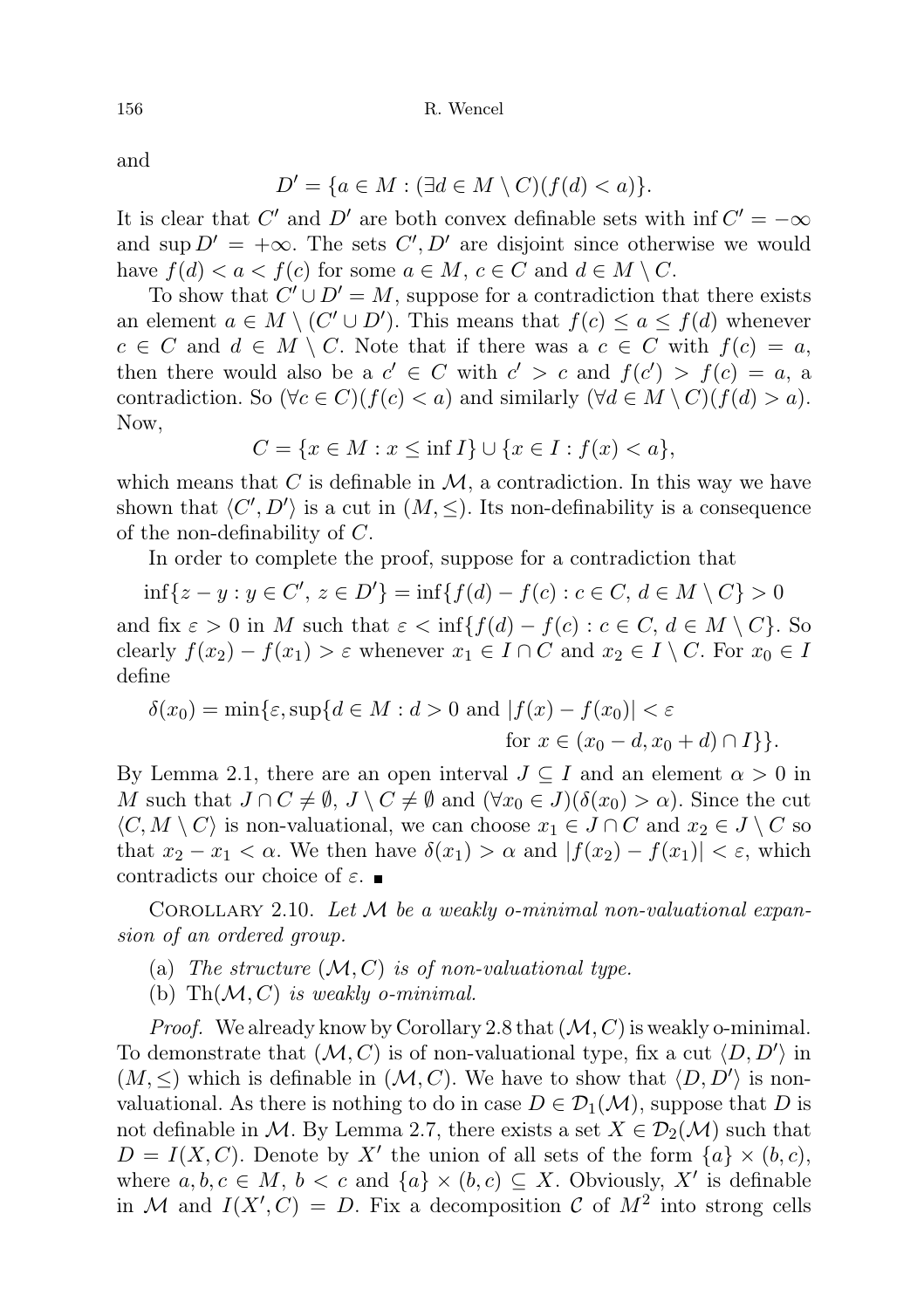partitioning X' and let  $I_0, \ldots, I_n$  be an enumeration of all convex sets of the form  $\pi_2^2[Y]$ , where  $Y \in \mathcal{C}$  and  $Y \subseteq X'$ , such that  $I_i$  precedes  $I_j$  whenever  $i < j \leq n$ . Without loss of generality we can assume that the functions appearing in definitions of cells from  $\mathcal C$  are strictly monotone or constant. Non-definability of D guarantees that there is  $k \leq n$  such that  $I_k$  is a convex open set intersecting both  $D$  and  $M \setminus D$ . There are strongly continuous functions  $f_0, g_0, \ldots, f_m, g_m: I_k \to \overline{M}^{\mathcal{M}} \cup \{-\infty, +\infty\}$  such that

- (a) each of  $f_0, g_0, \ldots, f_m, g_m$  is either strictly monotone or constant;
- (b)  $f_i(x) < \overline{g}_i(x)$  for  $i \leq m$  and  $x \in I_k$ ;
- (c)  $\overline{g}_i(x) < f_{i+1}(x)$  for  $i < m$  and  $x \in I_k$ ;
- (d)  $X' \cap (I_k \times M) = (f_0, g_0)_{I_k} \cup \cdots \cup (f_m, g_m)_{I_k}$ .

There is a unique  $i \leq m$  such that  $\sup I((f_i, g_i)_{I_k}, C) = \sup D \cap I_k$  and exactly one of the following two conditions holds.

- (1)  $f_i$  is strictly increasing and  $D \cap I_k = I((f_i, +\infty)_{I_k}, C)$ .
- (2)  $g_i$  is strictly decreasing and  $D \cap I_k = I((-\infty, g_i)_{I_k}, C)$ .

Since the reasoning is similar in both cases, we will only consider (1). To simplify notation let  $f := f_i$ . Fix  $a \in C$  such that  $a > \inf\{f(x) : x \in I_k\}$ and  $b \in M \setminus C$  such that  $b < \sup\{f(x) : x \in I_k\}$ , and let  $J = (a, b)$ . For  $y \in J$  define

$$
h(y) = \sup\{x \in M : \langle x, y \rangle \in (f, +\infty)_{I_k}\}.
$$

The function h is strictly increasing and strongly continuous. As

$$
D = \{ x \in M : (\exists x' \in C)(h(x') > x) \},
$$

by Lemma 2.9 the cut  $\langle D, D' \rangle$  is non-valuational.

The weak o-minimality of  $\text{Th}(\mathcal{M}, C)$  now follows from the fact that  $(M, C)$  is a weakly o-minimal non-valuational structure and from Corollary 2.15 from [We07].  $\blacksquare$ 

Before formulating the main result, we will introduce so called unary nonvaluational predicates. Assume that  $\mathcal{M} = (M, \leq, \ldots)$  is a weakly o-minimal non-valuational expansion of an ordered group and let  $X \subseteq M$  be a finite union of convex sets. For  $a \in X$  denote by  $R(a, X)$  the convex component of X containing a. Similarly, for  $a \in M \setminus X$ , let  $R(a, X)$  be the convex component of  $M \setminus X$  containing a. For  $a \in M$  define

$$
D(a, X) = \bigcup_{\alpha \in R(a, X)} (\alpha, +\infty).
$$

Clearly, if  $D(a, X) \neq M$ , then  $\langle M \setminus D(a, X), D(a, X) \rangle$  is a cut in  $(M, \leq)$ . A cut  $\langle C, D \rangle$  in  $(M, \leq)$  is said to be *determined by X* if it is of the form  $\langle M \setminus D(a, X), D(a, X) \rangle$  for some  $a \in M$ .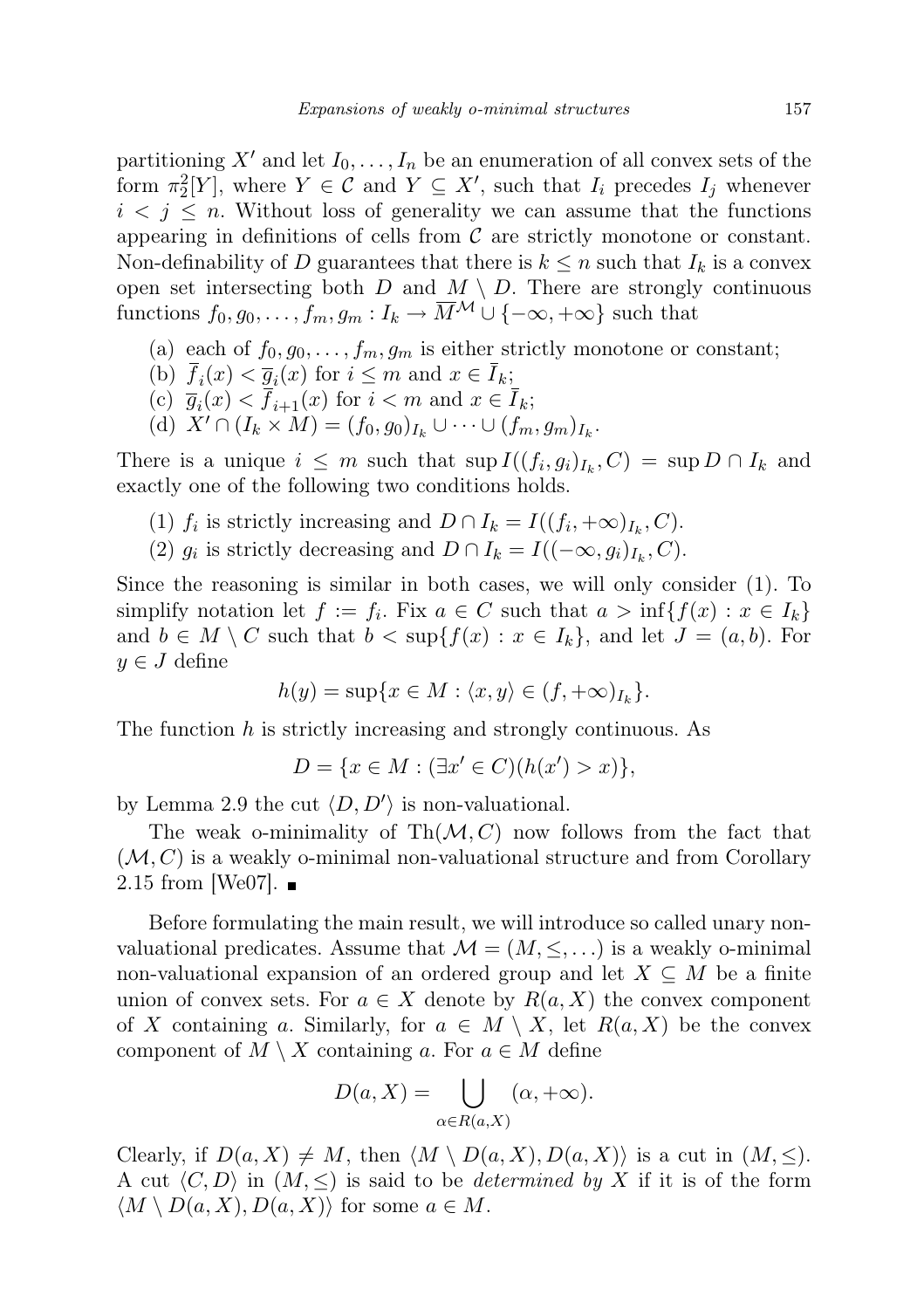## 158 R. Wencel

We say that a set  $X \subseteq M$  is a unary non-valuational predicate iff X is a union of finitely many convex sets and all cuts determined by  $X$  are non-valuational.

THEOREM 2.11. Assume that  $M$  is a weakly o-minimal non-valuational expansion of an ordered group and  $N$  is an expansion of  $M$  by a family of non-valuational unary predicates. Then  $N$  is of non-valuational type.

*Proof.* There is a family of convex open sets  $C_i \subseteq M$ ,  $i \in I$ , such that

- for every  $i \in I$ ,  $C_i$  is not definable in M and inf  $C_i = -\infty$ ;
- the structures  $\mathcal N$  and  $(\mathcal M, C_i : i \in I)$  have the same definable sets.

Without loss of generality we can assume that  $I$  is finite, in which case the theorem follows easily by induction on |I| from Corollary 2.10(b).  $\blacksquare$ 

Theorem 2.11 actually shows that for weakly o-minimal expansions of ordered groups, the property of a structure having the strong cell decomposition is preserved under expansions by families of unary non-valuational predicates. Having in mind that non-valuational predicates are those which determine non-valuational cuts, one can speak of valuational/non-valuational cuts in an arbitrary weakly o-minimal structure with the strong cell decomposition property, not necessarily expanding an ordered group. More precisely, if  $\mathcal{M} = (M, \leq, \ldots)$  is a weakly o-minimal structure with the strong cell decomposition property, then a cut  $\langle C, D \rangle$  in  $(M, \leq)$  could be called non-valuational if the structure  $(M, C)$  has the strong cell decomposition property. This gives us notions of being "close" and being "far" for the parts of a cut  $\langle C, D \rangle$  in  $(M, \leq)$  and it would be interesting to further investigate this topic, probably relating it to the canonical o-minimal extension of a weakly o-minimal structure with the strong cell decomposition property constructed in [We07].

## References

- [Ar] R. D. Aref'ev, On the monotonicity property for weakly o-minimal models, in: Algebra and Model Theory, Novosibirsk. Gos. Tekh. Univ., Novosibirsk, 1997, 8–15 (in Russian); Model Theory in Kazakhstan, Eco Stydy, Almaty, 2006, 7–13 (in Russian).
- [BP] Y. Baisalov et B. Poizat, Paires de structures o-minimales, J. Symbolic Logic 63 (1998), 570-578.
- [Bz] B. S. Baizhanov, Expansion of a model of a weakly o-minimal theory by a family of unary predicates, ibid. 66 (2001), 1382–1414.
- [BVT] B. S. Baizhanov, V. Verbovskiı̆ and G. Turekhanova, Non-orthogonality of 1types in weakly o-minimal structures of finite depth, preprint (in Russian).
- [D1] L. van den Dries, Tame Topology and o-Minimal Structures, London Math. Soc. Lecture Note Ser. 248, Cambridge Univ. Press, Cambridge,1998.
- [D2] —, T-convexity and tame extensions, II, J. Symbolic Logic 62 (1997), 14–34.